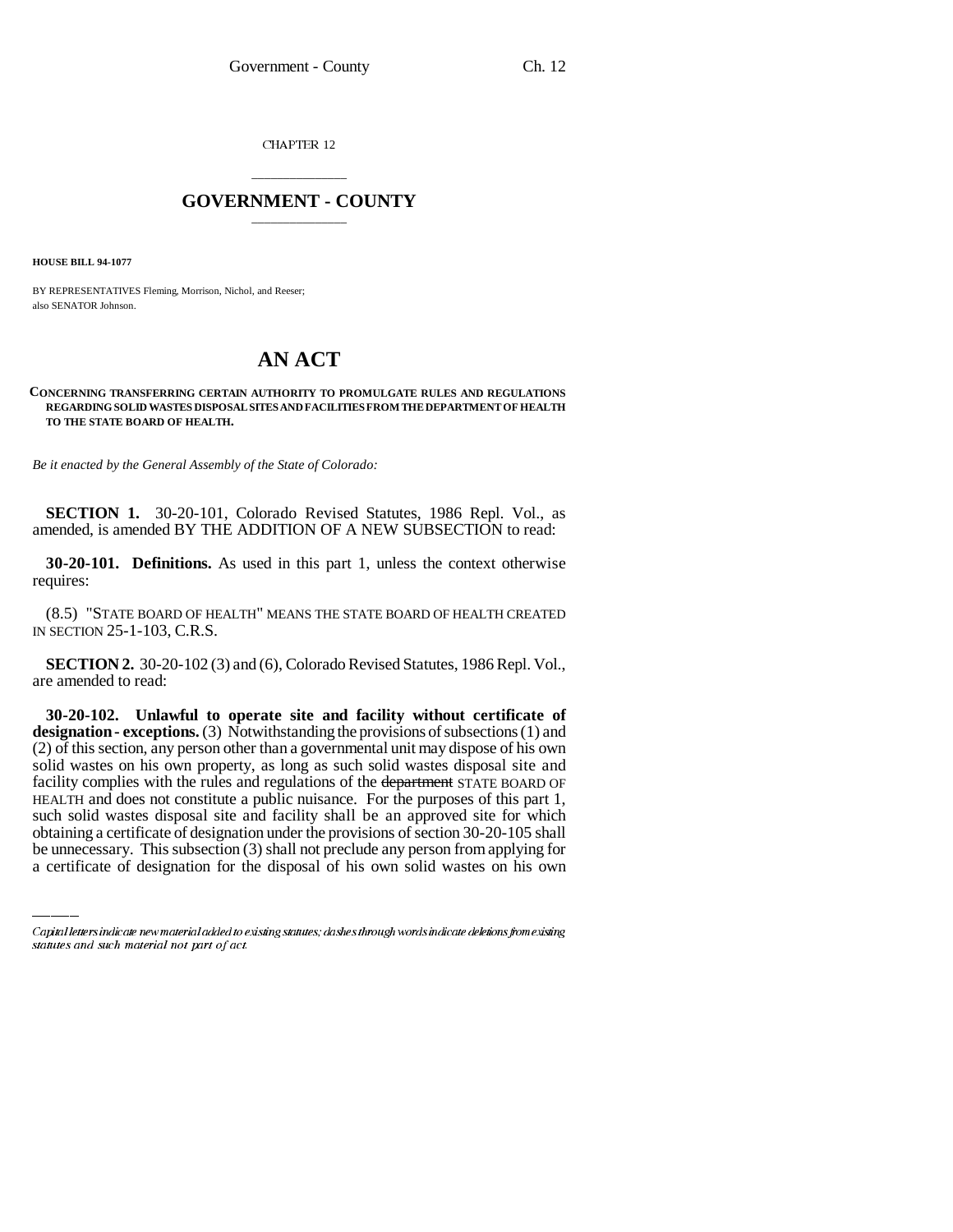property.

(6) Notwithstanding the provisions of subsections (1) and (2) of this section, the final use for beneficial purposes, including fertilizer, soil conditioner, fuel, and livestock feed, of sludge which has been processed and certified or designated as meeting all applicable regulations of the department STATE BOARD OF HEALTH and the department of agriculture shall not require a certificate of designation for such final use.

**SECTION 3.** 30-20-104.5 (4), Colorado Revised Statutes, 1986 Repl. Vol., as amended, is amended to read:

**30-20-104.5. Closure and postclosure care estimates - corrective action cost estimates - financial assurance requirements - regulations.** (4) The regulations promulgated by the state board of health pursuant to the provisions of this section shall comply with the provisions of the federal regulations promulgated pursuant to subtitle D of the federal "Resource Conservation and Recovery Act of 1976", as amended. Such regulations shall require that all solid wastes disposal sites and facilities be fully in compliance with such regulations on or before April 9, 1994 BY THE DATE ESTABLISHED IN THE FEDERAL "RESOURCE CONSERVATION AND RECOVERY ACT OF 1976", AS AMENDED, AND ITS REGULATIONS.

**SECTION 4.** The introductory portions to 30-20-109 (1) and (2) and 30-20-109 (2) (c) (I), Colorado Revised Statutes, 1986 Repl. Vol., as amended, are amended, and the said 30-20-109 is further amended BY THE ADDITION OF A NEW SUBSECTION, to read:

**30-20-109. State board of health to promulgate rules and regulations repeal.** (1) The department STATE BOARD OF HEALTH shall promulgate rules and regulations for the engineering design and operation of solid wastes disposal sites and facilities, which may include:

(2) The department STATE BOARD OF HEALTH shall promulgate rules and regulations to implement the following:

(c) (I) The establishment of an annual solid waste site and facility registration fee to be used for the solid waste regulatory activities of the Colorado department of health. Each solid wastes disposal site and facility shall pay such fee on or before January 1, 1992, and on or before January 1 of each succeeding year. The department STATE BOARD OF HEALTH is authorized to establish a schedule of registration fees for solid wastes disposal sites and facilities. The department STATE BOARD OF HEALTH shall base such fees on the size and type of each solid wastes disposal site and facility and the volume of solid wastes received for treatment or disposal in the preceding year. In no case shall the annual fee for a solid wastes disposal site and facility exceed five thousand dollars. All moneys received from the collection of such fees shall be credited to the solid waste management fund pursuant to the provisions of section 30-20-118 and shall be subject to annual appropriation by the general assembly to the department to pay for the regulatory activities of the department.

(4) ANY AND ALL RULES PROMULGATED BY THE DEPARTMENT OF HEALTH PRIOR TO